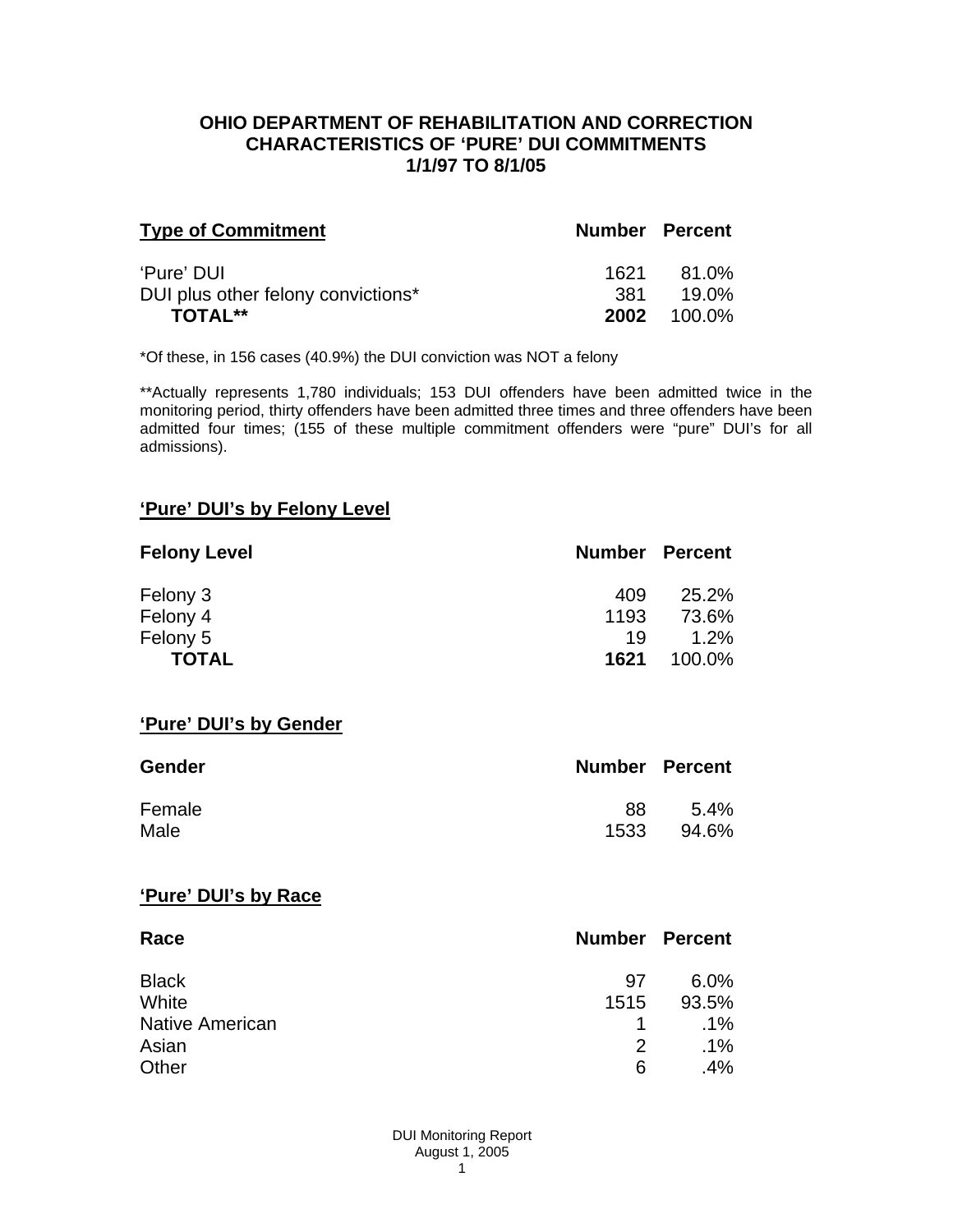# **'Pure' DUI's by Age at Commitment**

| <b>Age at Commitment</b> | <b>Number</b> | <b>Percent</b> |
|--------------------------|---------------|----------------|
| 25 and under             | 85            | 5.2%           |
| 26 to 30                 | 225           | 13.9%          |
| 31 to 35                 | 303           | 18.7%          |
| 36 to 40                 | 388           | 23.9%          |
| 41 to 45                 | 349           | 21.5%          |
| 46 to 50                 | 169           | 10.4%          |
| Over 50                  | 102           | 6.3%           |

| Range = $19$ to $77$ | Median = $38$ |
|----------------------|---------------|
| Mean $=$ 38.1        | Mode $= 38$   |

# **'Pure' DUI'S by Security Classification**

| <b>Security Level</b>                | <b>Number Percent</b> |         |
|--------------------------------------|-----------------------|---------|
| Level 1-A                            | 108                   | $6.7\%$ |
| Level 1-B                            | 1199                  | 73.9%   |
| Level 2                              | 183                   | 11.3%   |
| Level 3*                             | 130                   | 8.0%    |
| Level 4-B                            |                       | $.1\%$  |
| *Includes inmates still in reception |                       |         |

# **'Pure' DUI's by County of Commitment**

| <b>County of Commitment</b> | <b>Number</b> | <b>Percent</b> |
|-----------------------------|---------------|----------------|
| Cuyahoga                    | 127           | 7.8%           |
| Summit                      | 122           | 7.5%           |
| <b>Stark</b>                | 108           | 6.7%           |
| Hamilton                    | 90            | 5.6%           |
| Franklin                    | 85            | 5.2%           |
| Lorain                      | 74            | 4.6%           |
| Clermont                    | 71            | 4.4%           |
| <b>Butler</b>               | 63            | 3.9%           |
| Lake                        | 48            | 3.0%           |
| Portage                     | 40            | 2.5%           |
| Warren                      | 39            | 2.4%           |
| <b>All Other Counties</b>   | 754           | 46.5%          |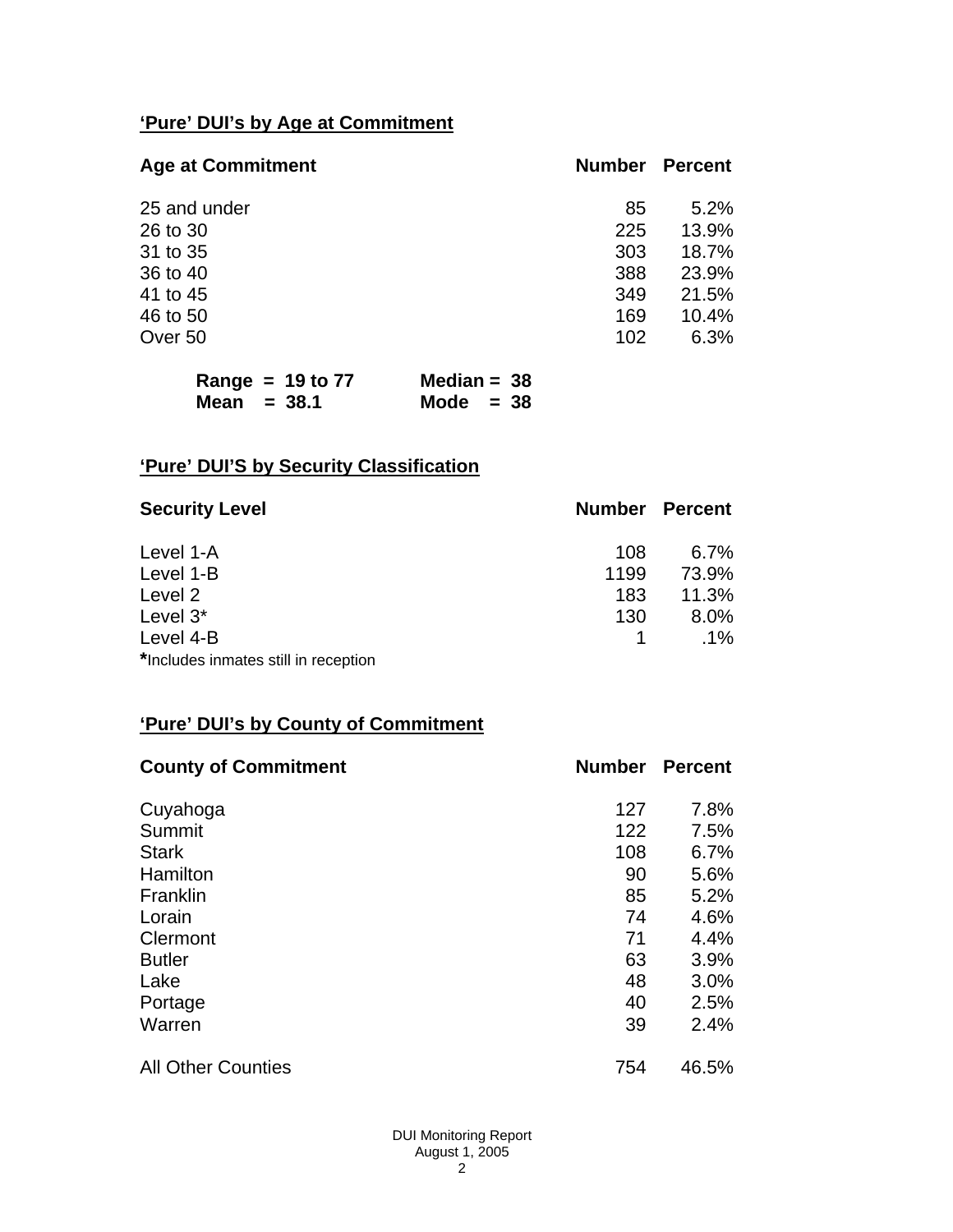# **'Pure' DUI's by Current Status**

| <b>Current Status</b>                  | <b>Number Percent</b> |       |
|----------------------------------------|-----------------------|-------|
| <b>Currently Incarcerated</b>          | 311                   | 19.2% |
| <b>Judicial Release</b>                | 257                   | 15.9% |
| <b>Released under PRC</b>              | 670                   | 41.3% |
| Released to Appeal Bond                | 5                     | .3%   |
| <b>Furlough (Transitional Control)</b> | 54                    | 3.3%  |
| <b>Vacated Sentence</b>                | 10                    | .6%   |
| <b>Court Order</b>                     | 10                    | .6%   |
| Death of Inmate                        |                       | .4%   |
| Released at Expiration of Prison Term* | 297                   | 18.3% |

\*Released without post-release control; of the 384 releases in 2004 and 2005, 210 were expiration of prison term (57.7%), compared with 73 inmates released onto PRC (including fifty males who successfully completed the IPP sentence reduction program and three females who successfully completed the Camp Meridian IPP program).

# **'Pure' DUI's by Length of Sentence (in months)**

| <b>Length of Sentence</b>           |                  | <b>Number Percent</b> |
|-------------------------------------|------------------|-----------------------|
| Two Months (mandatory sentence)     | 35               | 2.2%                  |
| Three to Six months                 | 212              | 13.1%                 |
| Seven to Eleven months              | 175              | 10.8%                 |
| Twelve months                       | 450              | 27.8%                 |
| Thirteen to Seventeen months        | 164              | 10.1%                 |
| Eighteen months                     | 132 <sub>2</sub> | 8.1%                  |
| Nineteen to Twenty-four Months      | 205              | 12.6%                 |
| <b>Twenty-five to Thirty Months</b> | 96               | 5.9%                  |
| Thirty-one to Thirty-five Months    | 0                |                       |
| Thirty-six months                   | 86               | 5.3%                  |
| Forty-eight to Fifty-nine Months    | 47               | 2.9%                  |
| <b>Sixty Months</b>                 | 19               | 1.2%                  |

| Mode | $= 12$ months        |
|------|----------------------|
|      | Median $= 12$ months |

**Mean = 16.9 months**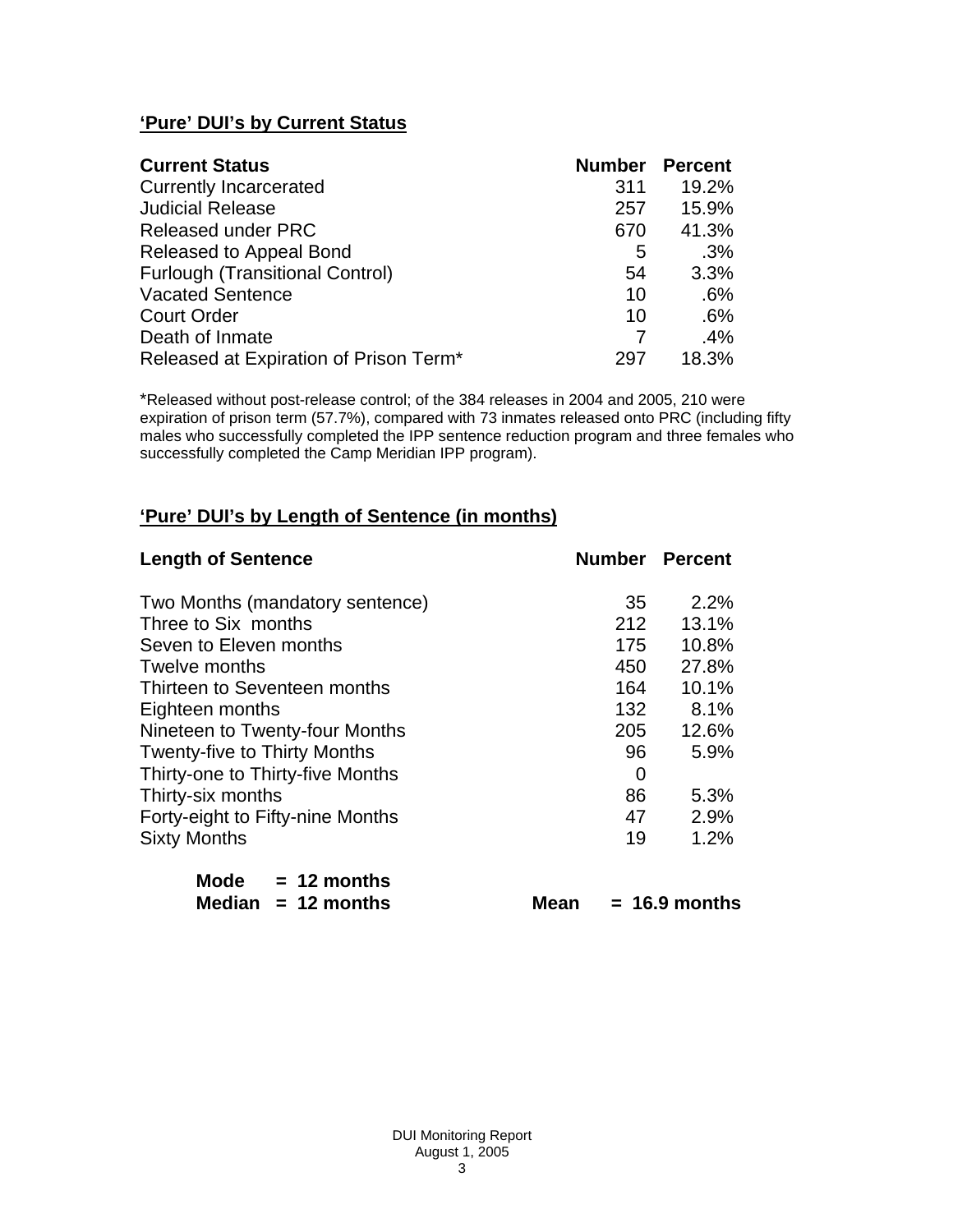# **'Pure' DUI's by Number of Prior Incarcerations**

| <b>Number of Prior Incarcerations</b> | <b>Number Percent</b> |          |
|---------------------------------------|-----------------------|----------|
| None                                  | 963                   | 59.4%    |
| One                                   | 364                   | 22.5%    |
| Two                                   | 174                   | $10.7\%$ |
| Three or more                         | 120.                  | 7.4%     |

### **'Pure' DUI's Currently Incarcerated by Parent Institution\* (8/1/05)**

|                                                    |                |                | # in   |
|----------------------------------------------------|----------------|----------------|--------|
| <b>Institution</b>                                 | <b>Number</b>  | <b>Percent</b> | Camp   |
| <b>Allen Correctional Institution</b>              | 7              | 2.2%           |        |
| <b>Belmont Correctional Institution</b>            | 10             | 3.3%           | 3      |
| <b>Chillicothe Correctional Institution</b>        | 13             | 4.2%           |        |
| <b>Corrections Reception Center</b>                | 23             | 7.4%           |        |
| <b>Franklin Pre-Release Center</b>                 | $\overline{2}$ | .6%            |        |
| <b>Grafton Correctional Institution</b>            | 6              | .9%            |        |
| <b>Hocking Correctional Institution</b>            | 5              | 1.6%           |        |
| <b>Lake Erie Correctional Institution</b>          | 8              | 2.6%           |        |
| <b>London Correctional Institution</b>             | $\overline{7}$ | 2.2%           | 1      |
| <b>Lorain Correctional Institution</b>             | 18             | 5.8%           |        |
| <b>Madison Correctional Institution</b>            | 4              | 1.3%           |        |
| <b>Mansfield Correctional Institution</b>          | $\overline{2}$ | .6%            | 2      |
| <b>Marion Correctional Institution</b>             | $\overline{2}$ | .6%            |        |
| <b>Noble Correctional Institution</b>              | 10             | 3.2%           |        |
| <b>North Central Correctional Institution</b>      | $\overline{7}$ | 2.3%           |        |
| <b>North Coast Correctional Treatment Facility</b> | 122            | 39.2%          | $18**$ |
| Northeast Pre-Release Center                       | $\overline{2}$ | .6%            |        |
| <b>Ohio Reformatory for Women</b>                  | 17             | 5.4%           | $2***$ |
| <b>Pickaway Correctional Institution</b>           | 32             | 10.3%          |        |
| <b>Richland Correctional Institution</b>           | 6              | 1.9%           |        |
| <b>Ross Correctional Institution</b>               | 4              | 1.3%           | 3      |
| Southeastern Correctional Institution              | 3              | 1.0%           |        |
| <b>Trumbull Correctional Institution</b>           | 1              | .3%            | $1***$ |
| $N = 311$                                          |                |                |        |

\*Includes inmates out to court

\*\*In DUI IPP program at NCCTF

\*\*\*Camp Meridian (Community Service Intensive Program Prison) at ORW

\*\*\*\*Female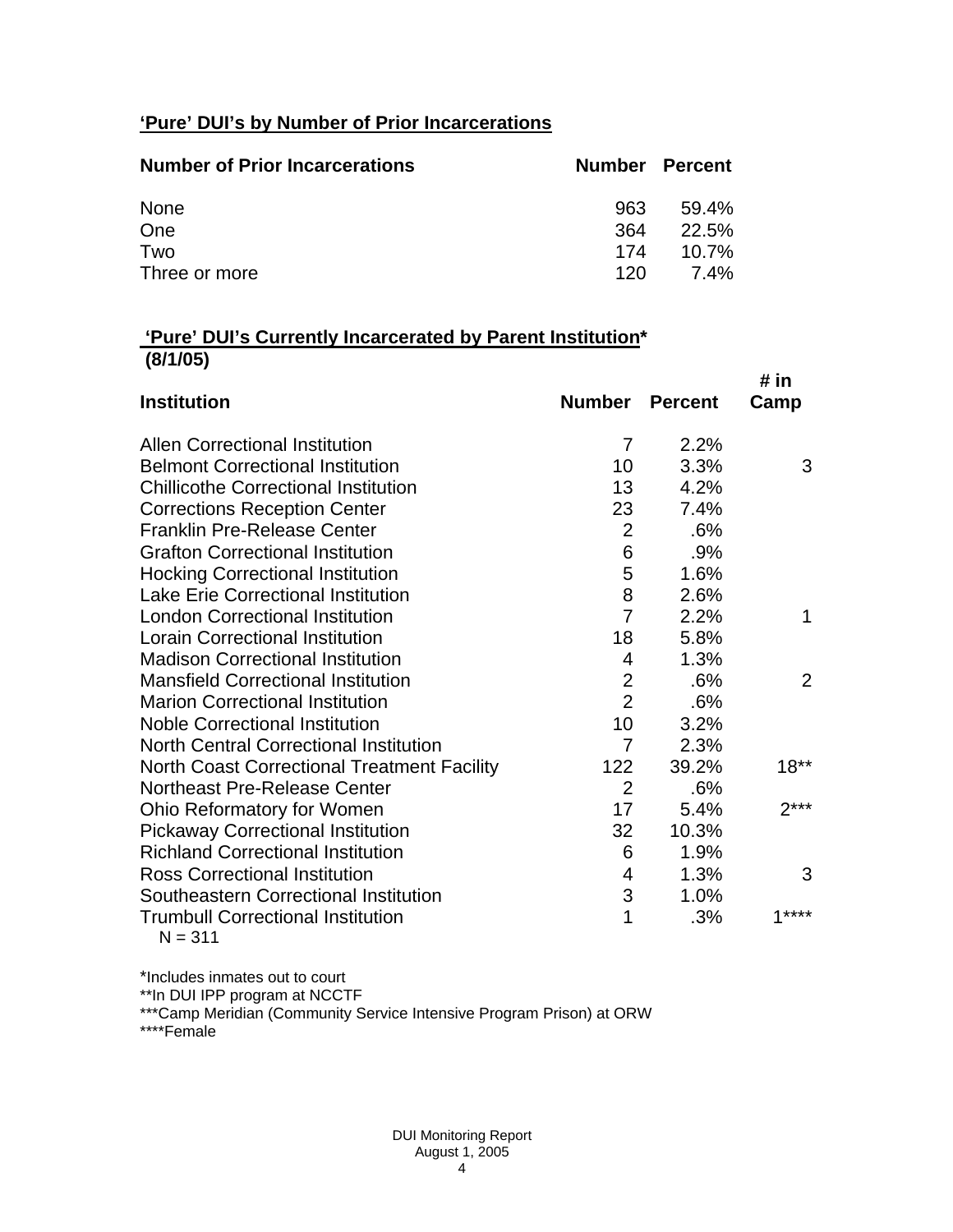## **'PURE' DUI OFFENDERS COMPARISON OF SELECTED RELEASE TYPES DEMOGRAPHICS AND TIME SERVED/TIME SAVED VARIABLES 8/1/05**

|                                                                                | <b>Release Types</b>        |                       |                                 |                                     |                      |                                |                                      |                   |
|--------------------------------------------------------------------------------|-----------------------------|-----------------------|---------------------------------|-------------------------------------|----------------------|--------------------------------|--------------------------------------|-------------------|
| <b>Variables</b>                                                               | Post-<br>Release            |                       | IPP with<br>Post-<br>Release    |                                     | <b>Judicial</b>      |                                | Expiration<br>of Sentence<br>with No |                   |
|                                                                                | Control                     |                       | Control                         |                                     | Release              |                                | Supervision                          |                   |
|                                                                                | N                           | $%$ *                 | N                               | $\%$ *                              | N                    | $%^*$                          | N                                    | $%^*$             |
| <b>TOTAL</b>                                                                   | 423                         |                       | 241                             |                                     | 257                  |                                | 297                                  |                   |
| Race:<br>White<br>African-American<br><b>Native American</b><br>Asian<br>Other | 401<br>20<br>$\overline{2}$ | 94.8<br>4.7<br>$.5\,$ | 230<br>8<br>1<br>$\overline{2}$ | 95.4<br>3.4<br>$\mathcal{A}$<br>8.5 | 241<br>15<br>1       | 93.8<br>5.8<br>$\overline{.4}$ | 272<br>24<br>$\mathbf{1}$            | 91.6<br>8.1<br>.3 |
| Gender:<br>Male<br>Female                                                      | 408<br>15                   | 96.5<br>3.5           | 241                             | 100.0                               | 231<br>26            | 89.9<br>10.1                   | 280<br>17                            | 94.3<br>5.7       |
| Age:<br>Mean<br>Median<br>Mode                                                 | 37.6<br>37.0<br>36.0        |                       | 37.9<br>39.0<br>40.0            |                                     | 37.0<br>37.0<br>38.0 |                                | 38.2<br>38.0<br>44.0                 |                   |
| <b>Commitment County:</b><br>Major Urban**<br><b>All Others</b>                | 192<br>231                  | 45.4<br>54.6          | 75<br>166                       | 31.1<br>68.9                        | 79<br>178            | 32.8<br>67.2                   | 115<br>182                           | 38.7<br>61.3      |

\*Column totals = 100%

\*\*Cuyahoga, Franklin, Hamilton, Lucas, Montgomery, Stark and Summit

\*\*\*Multiple modes; lowest value is shown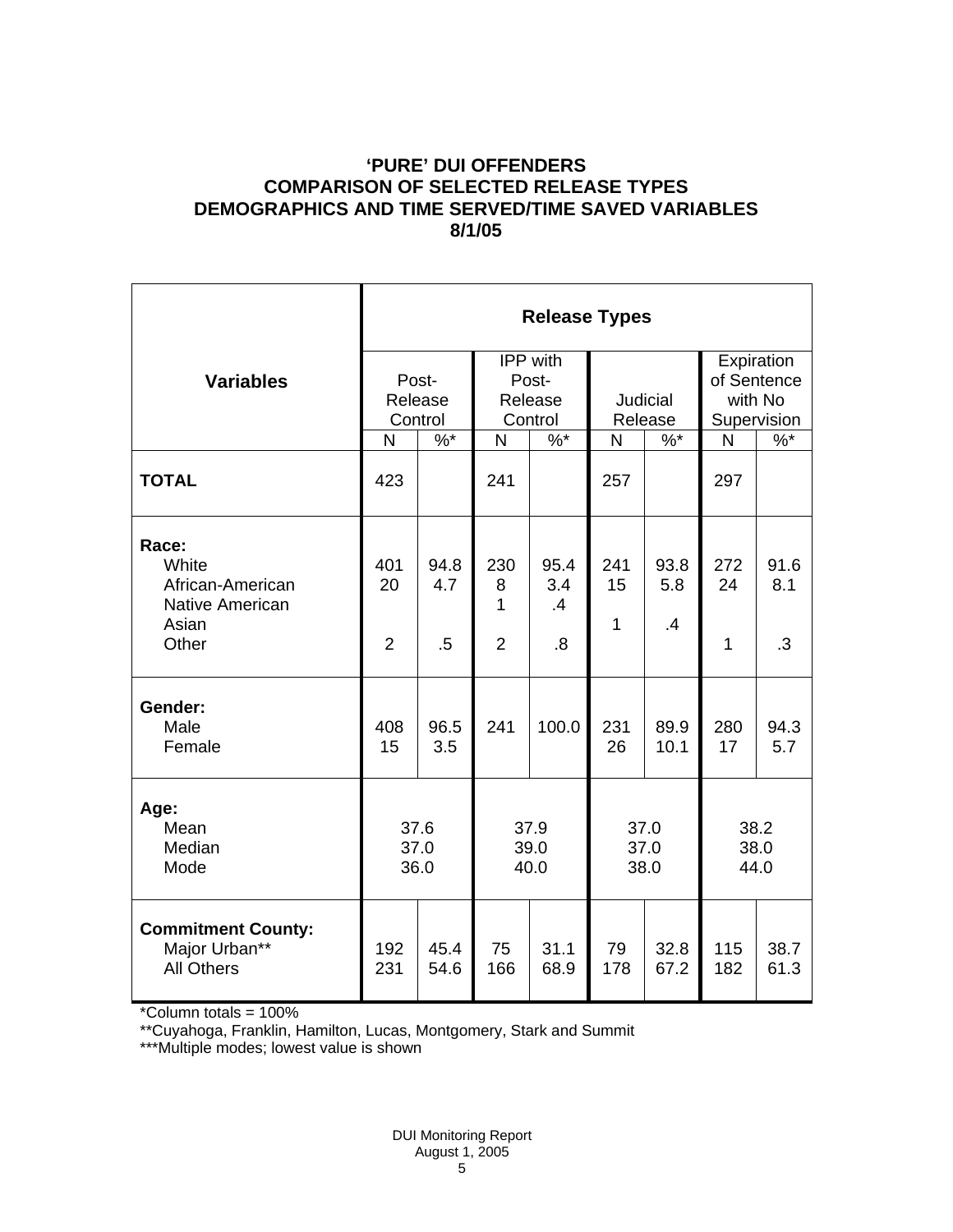|                                                                                       | <b>Release Types</b> |            |                        |         |                     |                   |              |                      |
|---------------------------------------------------------------------------------------|----------------------|------------|------------------------|---------|---------------------|-------------------|--------------|----------------------|
|                                                                                       |                      |            | IPP with               |         |                     |                   |              | <b>Expiration of</b> |
| <b>Variables</b>                                                                      | Post-                |            | Post-                  |         |                     |                   |              | Sentence             |
|                                                                                       | Release              |            | Release                |         | <b>Judicial</b>     |                   | (with No     |                      |
|                                                                                       | Control              |            | Control                |         | Release             |                   | Supervision) |                      |
|                                                                                       | N                    | $%$ *      | N                      | $%$ *   | N                   | $\%$ <sup>*</sup> | N            | $%^*$                |
| <b>Sentence Length</b><br>(Months):<br>Mean                                           |                      | 11.2       |                        | 19.0    | 18.6                |                   | 13.7         |                      |
| Median                                                                                | 12.0                 |            | 16.0                   |         | 17.0                |                   | 12.0         |                      |
| Mode                                                                                  | 12.0                 |            | 12.0                   |         | 12.0                |                   | 12.0         |                      |
| <b>Number of Priors:</b><br>None                                                      | 229                  | 54.1       | 161                    | 66.8    | 176                 | 68.5              | 171          | 57.6                 |
| One                                                                                   | 102                  | 24.1       | 60                     | 24.9    | 40                  | 15.6              | 75           | 25.3                 |
| Two                                                                                   | 44                   | 10.4       | 15                     | 6.2     | 23                  | 8.9               | 32           | 10.8                 |
| Three or More                                                                         | 48                   | 11.3       | 5                      | 2.1     | 18                  | 7.0               | 19           | 6.4                  |
| <b>Time Served (Months):</b>                                                          |                      |            |                        |         |                     |                   |              |                      |
| Mean                                                                                  | 8.7                  |            | 6.1                    |         | 5.2                 |                   | 10.5         |                      |
| Median                                                                                | 7.8                  |            | 5.1                    |         | 3.6                 |                   | 8.4          |                      |
| Mode                                                                                  |                      | 4.7<br>4.8 |                        | $2.3**$ |                     | $5.3**$           |              |                      |
| <b>Time Saved Through</b><br><b>Early Release (Months):</b><br>Mean<br>Median<br>Mode | N/A                  |            | 11.7<br>7.6<br>$6.7**$ |         | 12.8<br>10.3<br>9.2 |                   | N/A          |                      |

\*Column totals = 100%

\*\*Multiple modes; lowest value is shown